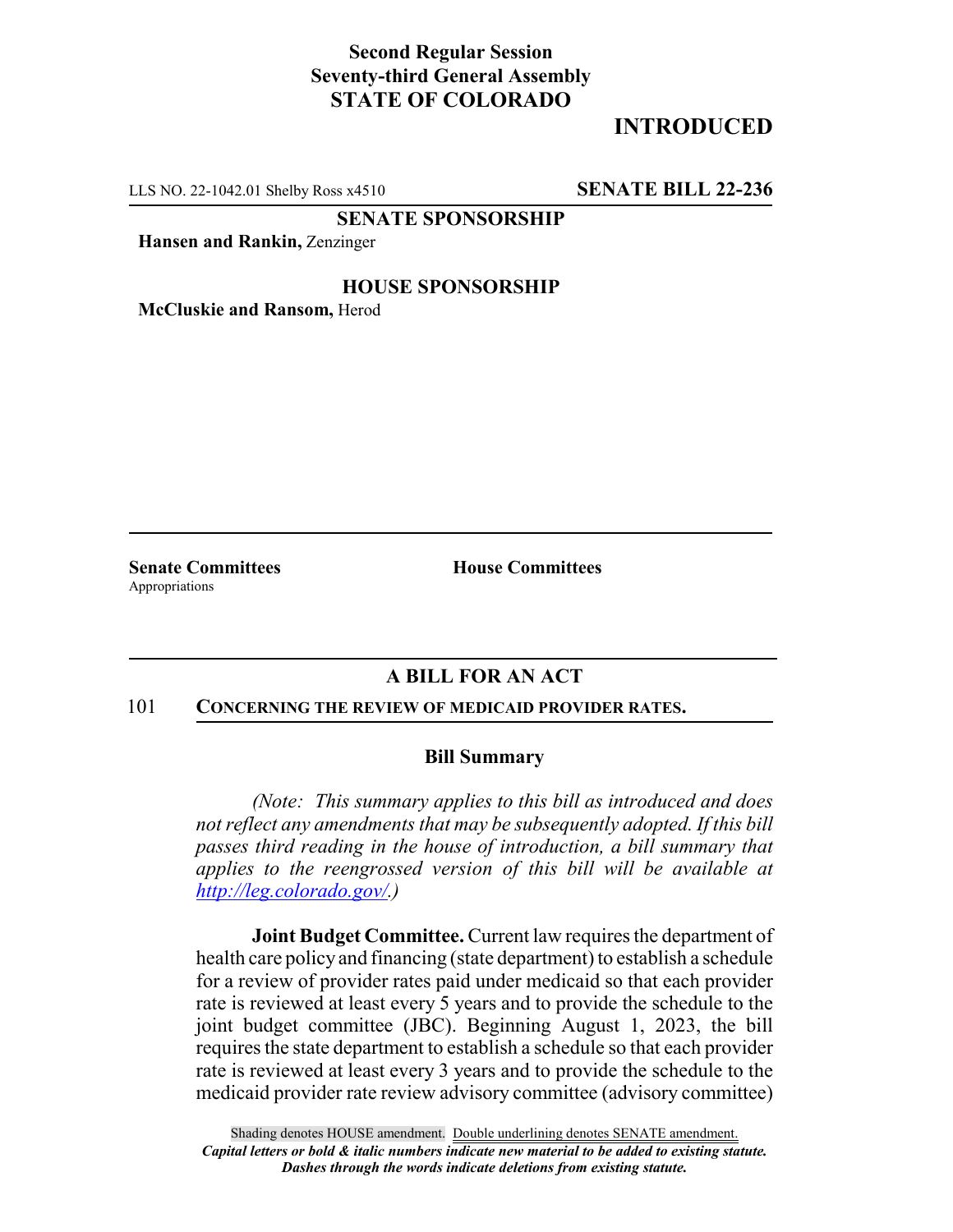in addition to the JBC.

Current law authorizes the advisory committee or the JBC, by a majority vote, to direct the state department to conduct a review of a provider rate that is not scheduled for review during that year. Effective August 1, 2023, if the state department determines the request for an out-of-cycle review cannot be conducted, the bill requires the state department to provide written notification to the advisory committee and the JBC within 30 days after the request is made stating the reasons the out-of-cycle request cannot be conducted.

Effective August 1, 2023, the bill requires the state department to utilize information made available by the state department concerning the prior authorization process and billing structure for provider rates if such information is relevant to the review in order to minimize rate disparities for services in professional classifications that are eligible for reimbursement under medicaid.

Effective August 1, 2023, the bill requires the state department to conduct a public meeting at least quarterly to inform the state department's review of provider rates.

Current law requires the advisory committee consist of 24 members. Effective August 1, 2023, the bill decreases the advisory committee to 7 members and requires the members to have proven expertise related to medicaid in one or more specific areas. The advisory committee is currently scheduled to sunset September 1, 2025. The bill moves the sunset to September 1, 2036.

On or before December 1, 2024, and each December 1 thereafter, the bill requires the advisory committee to present to the JBC an overview of the provider rate review process, a summary of the provider rates that were reviewed, and the strategies for responding to the findings of the provider rate review.

1 *Be it enacted by the General Assembly of the State of Colorado:*

2 **SECTION 1.** In Colorado Revised Statutes, **amend with**

- 3 **relocated provisions** 25.5-4-401.5 as follows:
- 

## 4 **25.5-4-401.5. Review of provider rates - advisory committee**

- 5  **recommendations repeal.** (1) (a) On or before September 1, 2015
- 6 2023, the state department shall establish a schedule for an annual review
- 7 of provider rates paid under the "Colorado Medical Assistance Act" so
- 8 that each provider rate is reviewed at least every five THREE years and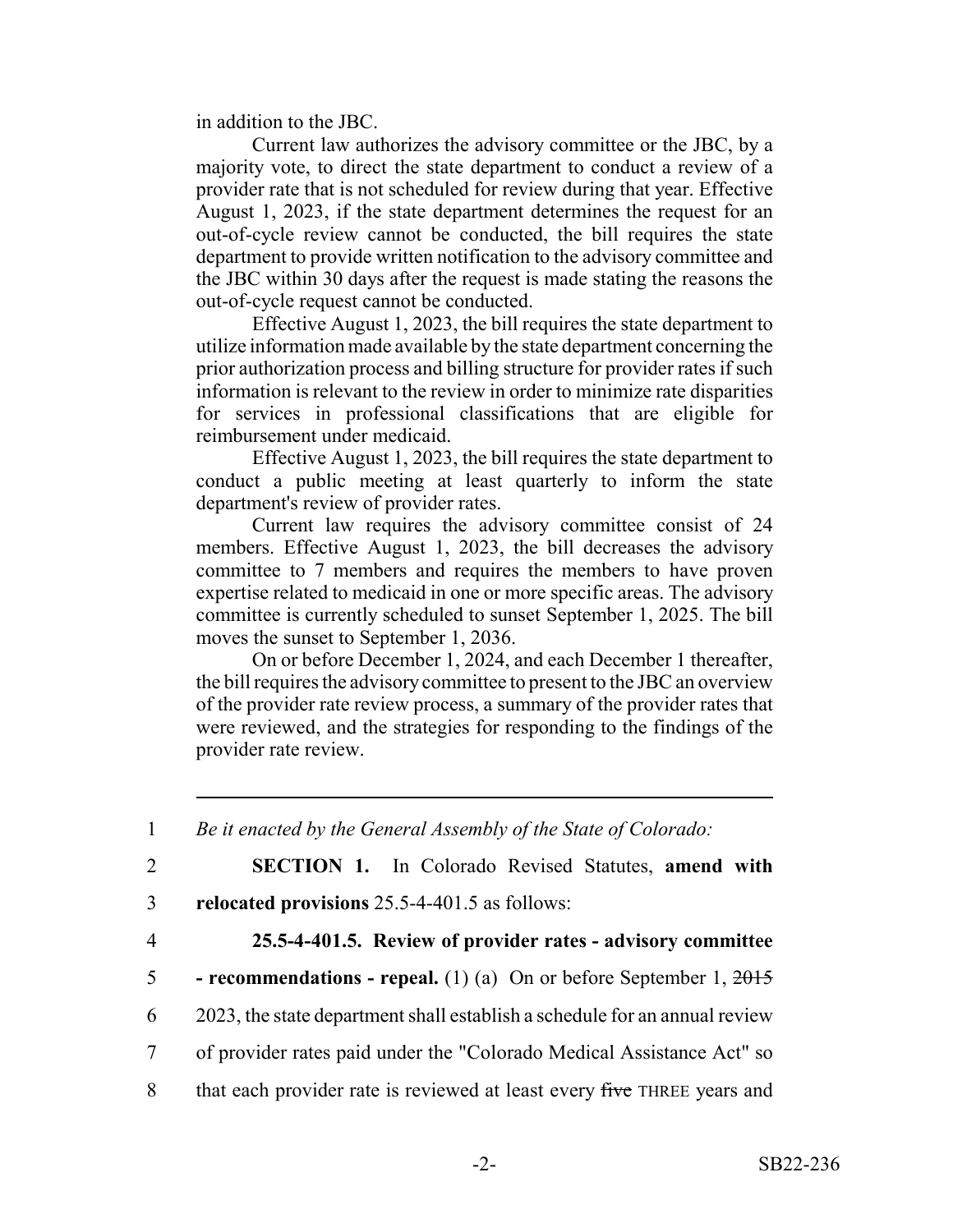shall provide the schedule to the ADVISORY COMMITTEE ESTABLISHED PURSUANT TO SUBSECTION (3) OF THIS SECTION AND THE joint budget committee. If the state department receives any petitions or proposals for 4 provider rates to be reviewed or adjusted, the state department must SHALL forward a copy of the petition or proposal to the advisory committee AND THE JOINT BUDGET COMMITTEE.

 (b) The state department shall review each of the provider rates scheduled for review pursuant to the process described in this section. 9 Additionally, The advisory committee established pursuant to subsection  $(3)$  of this section, by a majority vote, or the joint budget committee MAY, 11 by a majority vote, may direct that the state department conduct a review of a provider rate that is not scheduled for review during that year. The advisory committee or the joint budget committee shall notify the state department OF THE REQUEST FOR AN OUT-OF-CYCLE REVIEW by December 1 of the year prior to the year in which the out-of-cycle review will take 16 place. of the request for an out-of-cycle review. IF THE STATE DEPARTMENT DETERMINES THAT THE REQUEST FOR AN OUT-OF-CYCLE REVIEW CANNOT BE CONDUCTED, THE STATE DEPARTMENT SHALL PROVIDE WRITTEN NOTIFICATION TO THE ADVISORY COMMITTEE AND THE JOINT BUDGET COMMITTEE WITHIN THIRTY DAYS AFTER THE REQUEST FOR AN 21 OUT-OF-CYCLE REVIEW. THE NOTIFICATION MUST INCLUDE A DESCRIPTION OF THE REASONS THE OUT-OF-CYCLE REVIEW CANNOT BE CONDUCTED.

 (c) (I) The state department may propose to exclude rates from the 24 schedule established pursuant to paragraph  $(a)$  of this subsection  $(1)$ 25 SUBSECTION  $(1)(a)$  OF THIS SECTION if those rates are adjusted on a periodic basis as a result of other state statute or federal law or regulation. The state department shall include the proposed list of exclusions with the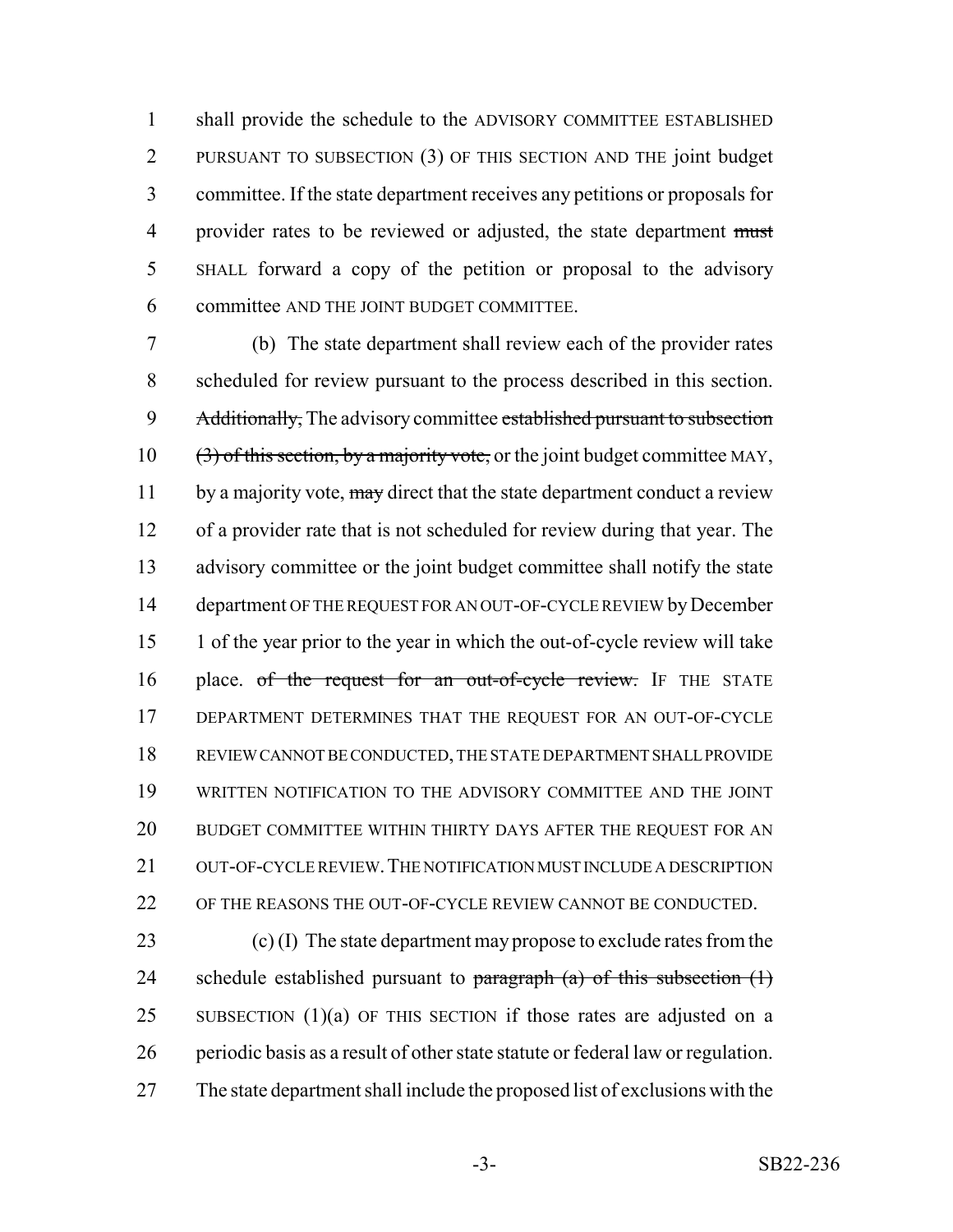1 schedule established pursuant to  $\frac{\partial}{\partial x}$  (a) of this subsection (1) 2 SUBSECTION  $(1)(a)$  OF THIS SECTION.

 (II) The advisory committee or the joint budget committee may, by a majority vote, direct the state department to include any rate that the state department has proposed to exclude from the schedule.

 (2) (a) In the first phase of the review process, the state department shall:

 (I) Conduct an analysis of the access, service, quality, and utilization of each service subject to a provider rate review. The state department shall compare the rates paid with available benchmarks, including medicare rates and usual and customary rates paid by private pay parties, and use qualitative tools to assess whether payments are sufficient to allow for provider retention and client access and to support 14 appropriate reimbursement of high-value services. Not with standing the 15 provisions of section  $24-1-136(11)(a)(1)$ , on or before May 1, 2016, and 16 each May 1 thereafter, the state department shall provide a report on the 17 analysis required by this paragraph (a) to the advisory committee, the 18 joint budget committee, and any stakeholder groups identified by the state department whose rates are reviewed.

**(II)** UTILIZE INFORMATION MADE AVAILABLE BY THE STATE DEPARTMENT CONCERNING THE PRIOR AUTHORIZATION PROCESS AND BILLING STRUCTURE FOR PROVIDER RATES IF SUCH INFORMATION IS 23 RELEVANT TO THE REVIEW PERFORMED PURSUANT TO SUBSECTION (1)(a) OF THIS SECTION IN ORDER TO MINIMIZE RATE DISPARITIES FOR SERVICES IN PROFESSIONAL CLASSIFICATIONS THAT ARE ELIGIBLE FOR REIMBURSEMENT UNDER THE MEDICAL ASSISTANCE PROGRAM.

27 (b) Following the report ANALYSIS required by paragraph (a) of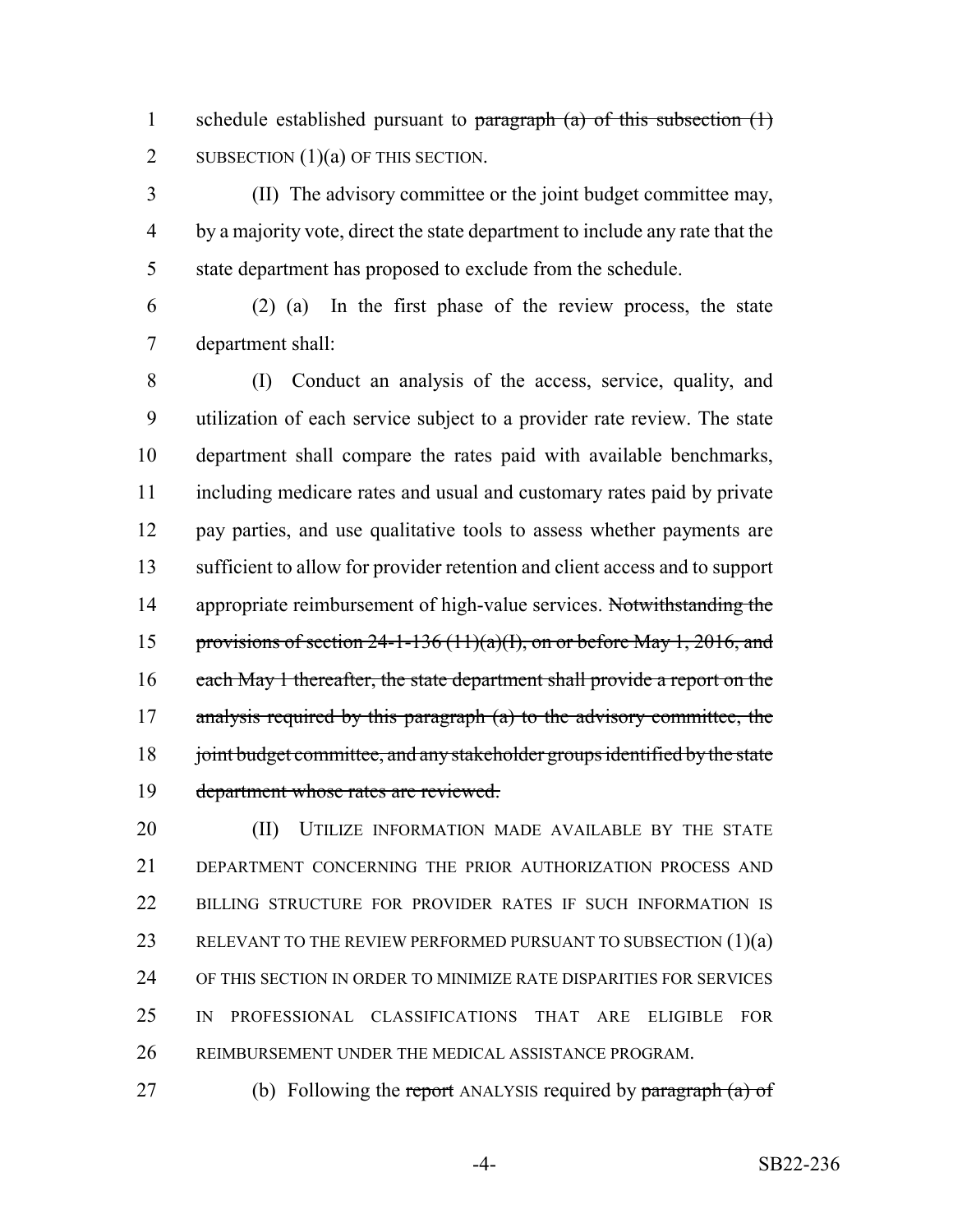1 this subsection  $(2)$  SUBSECTION  $(2)(a)$  OF THIS SECTION, the state department shall work with the advisory committee and any stakeholders identified by the state department OR THE ADVISORY COMMITTEE to review 4 the report ANALYSIS and develop strategies for responding to the findings, including any nonfiscal approaches or rebalancing of rates AND STRATEGIES TO ADDRESS CAPACITY ISSUES THAT MAY EXIST IN CERTAIN REGIONS OF THE STATE.

8 (c) Following the review required by paragraph (b) of this 9 subsection  $(2)$  SUBSECTION  $(2)(b)$  OF THIS SECTION, the state department 10 shall work with the office of state planning and budgeting to determine 11 achievable goals and executive branch priorities within the statewide 12 budget.

13 (d) (I) Notwithstanding the provisions of section 24-1-136 14 (11)(a)(I), on or before November 1,  $2016$  2024, and each November 1 15 thereafter, the state department shall submit a written report to the joint 16 budget committee and the advisory committee containing its ON THE 17 ANALYSIS REQUIRED PURSUANT TO SUBSECTION (2)(a) OF THIS SECTION, 18 A DESCRIPTION OF THE INFORMATION DISCUSSED DURING THE QUARTERLY 19 PUBLIC MEETING CONDUCTED PURSUANT TO SUBSECTION (2)(e) OF THIS 20 SECTION, AND THE STATE DEPARTMENT'S recommendations on all of the 21 provider rates reviewed pursuant to this section and all of the data relied 22 upon by the state department in making its THE recommendations. The 23 joint budget committee shall consider the recommendations in 24 formulating the STATE DEPARTMENT's budget. for the state department. 25 (II) THE STATE DEPARTMENT SHALL SUBMIT, AS PART OF THE 26 REPORT REQUIRED PURSUANT TO THIS SUBSECTION (2)(d), A DESCRIPTION 27 OF THE INFORMATION DISCUSSED DURING THE QUARTERLY PUBLIC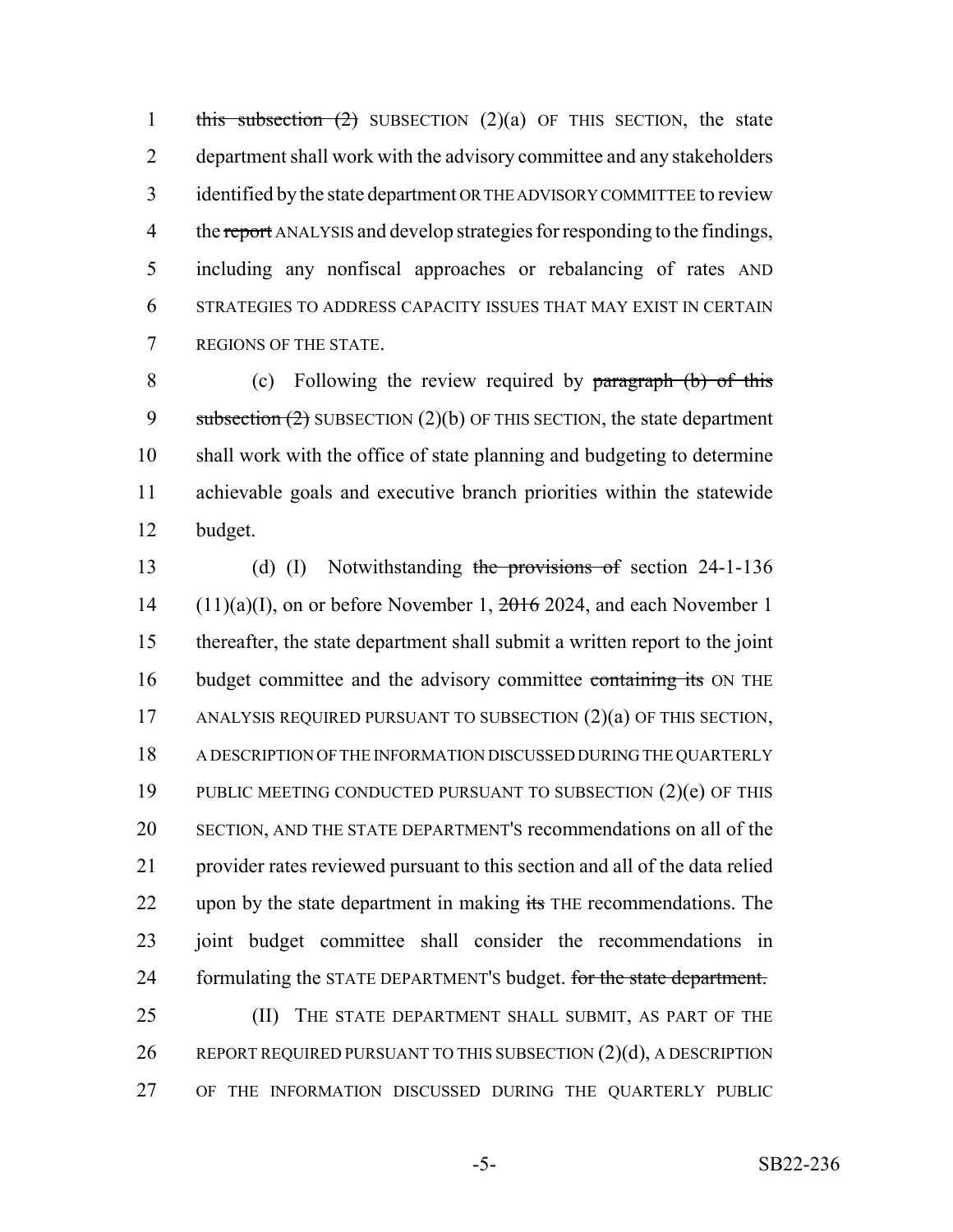MEETING; THE STATE DEPARTMENT'S RESPONSE TO THE PUBLIC COMMENTS RECEIVED FROM PROVIDERS, RECIPIENTS, AND OTHER INTERESTED PARTIES; AND AN EXPLANATION OF HOW THE PUBLIC COMMENTS INFORMED THE PROVIDER RATE REVIEW PROCESS AND THE RECOMMENDATIONS CONCERNING RATES AND PRIOR AUTHORIZATION REQUIREMENTS.

 (e) THE STATE DEPARTMENT SHALL CONDUCT A PUBLIC MEETING AT LEAST QUARTERLY TO INFORM THE STATE DEPARTMENT'S REVIEW OF PROVIDER RATES PAID UNDER THE "COLORADO MEDICAL ASSISTANCE ACT". THE STATE DEPARTMENT SHALL INVITE TO THE PUBLIC MEETING PROVIDERS, RECIPIENTS, AND OTHER INTERESTED PARTIES DIRECTLY AFFECTED BY THE SERVICES SCHEDULED TO BE REVIEWED AT THE PUBLIC MEETING. AT A MINIMUM, EACH PUBLIC MEETING MUST CONSIST OF, BUT 13 IS NOT LIMITED TO:

 (I) A DISCUSSION OF THE ANALYSIS AND REVIEW PERFORMED 15 PURSUANT TO SUBSECTION (2)(a) OF THIS SECTION; AND

 (II) PUBLIC COMMENTS FROM PROVIDERS, RECIPIENTS, AND OTHER INTERESTED PARTIES CONCERNING:

 (A) THE ANALYSIS AND REVIEW PERFORMED PURSUANT TO 19 SUBSECTION (2)(a) OF THIS SECTION; AND

**(B) RECOMMENDED CHANGES TO THE PROVIDER RATE REVIEW** 21 PROCESS THAT MAY ENHANCE OR IMPROVE THE PROCESS.

 (3) (a) There is created in the state department the medicaid provider rate review advisory committee, referred to in this section as the "advisory committee", to assist the state department in the review of the provider rate reimbursements under the "Colorado Medical Assistance Act". The advisory committee shall:

(I) Review the schedule for annual review of provider rates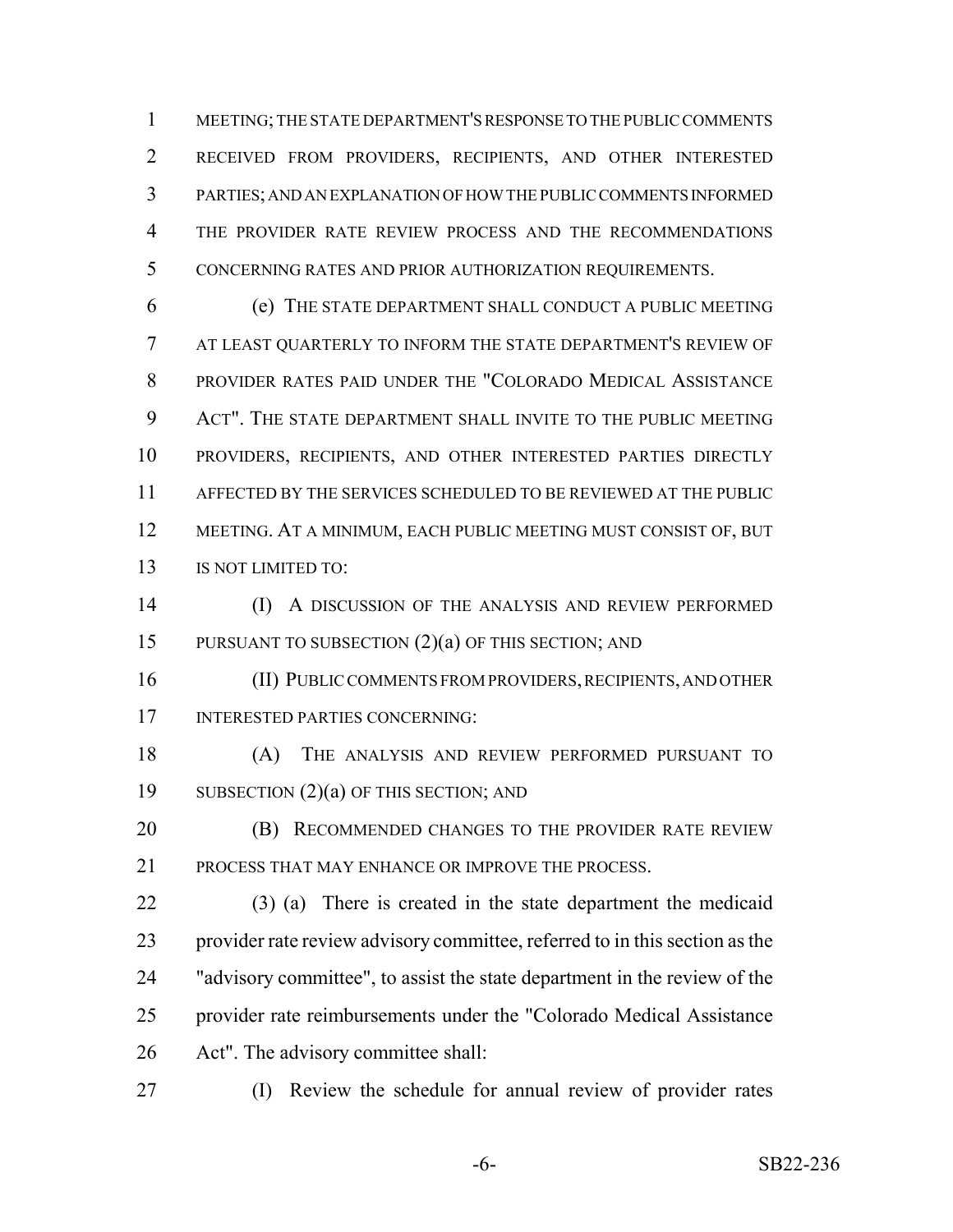1 established by the state department pursuant to paragraph (a) of 2 subsection  $(1)$  SUBSECTION  $(1)(a)$  of this section and recommend any changes to the schedule;

 (II) Review the ANALYSIS PERFORMED PURSUANT TO SUBSECTION (2)(a) OF THIS SECTION AND THE reports prepared by the state department 6 on its analysis of provider rates pursuant to paragraph  $(a)$  of subsection 7  $(2)$  SUBSECTION (2)(d) of this section and provide comments and feedback to the state department AND THE JOINT BUDGET COMMITTEE on the reports; (III) With the state department, conduct public meetings to allow 10 providers, recipients, and other interested parties an opportunity to comment on the report required by paragraph (a) of subsection (2) 12 REVIEW THE COMMENTS RECEIVED FROM PROVIDERS, RECIPIENTS, AND OTHER INTERESTED PARTIES AND THE STATE DEPARTMENT'S RESPONSE TO 14 THE COMMENTS REQUIRED PURSUANT TO SUBSECTION (2)(d)(II) of this section;

 (IV) Review proposals or petitions RECEIVED BY THE ADVISORY 17 COMMITTEE for provider rates to be reviewed or adjusted; received by the advisory committee;

 (V) Determine whether any provider rates not scheduled for review during the next calendar year should be reviewed during that calendar year;

 (VI) Recommend to the state department and to the joint budget committee any changes to the process of reviewing provider rates, including measures to increase access to the process, such as by providing 25 for electronic comments by providers and the public; and

 (VII) Provide other assistance to the state department AND THE JOINT BUDGET COMMITTEE as requested by the state department or the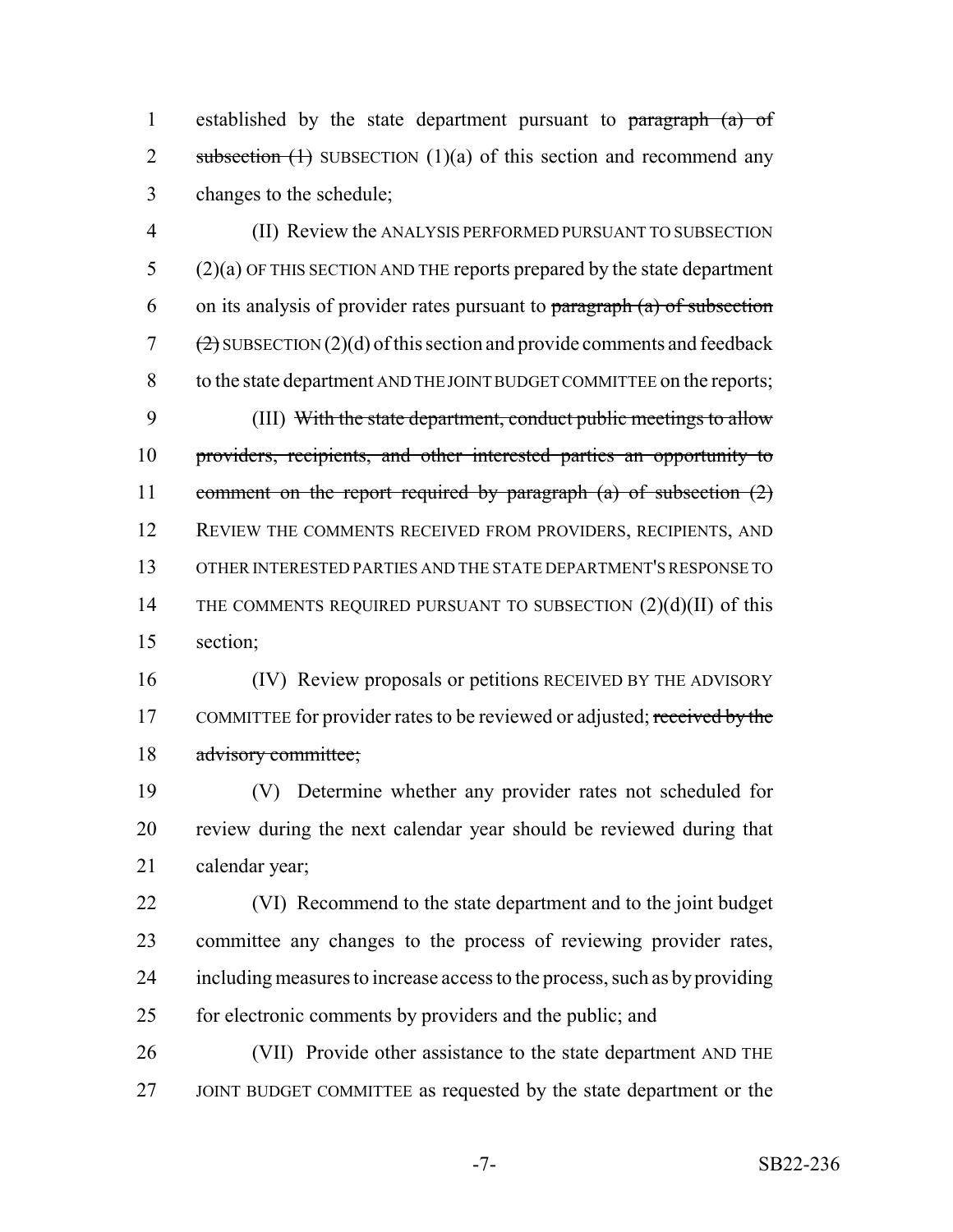joint budget committee.

 (b) (I) The advisory committee consists of the following 3 twenty-four SEVEN members:

- (A) THREE MEMBERS APPOINTED BY THE GOVERNOR;
- (B) TWO MEMBERS APPOINTED BY THE PRESIDENT OF THE SENATE,
- OR THE PRESIDENT'S DESIGNEE; AND

 (C) TWO MEMBERS APPOINTED BY THE SPEAKER OF THE HOUSE OF REPRESENTATIVES, OR THE SPEAKER'S DESIGNEE.

- (II) EACH MEMBER APPOINTED TO THE ADVISORY COMMITTEE MUST HAVE PROVEN EXPERTISE RELATED TO THE MEDICAL ASSISTANCE PROGRAM IN ONE OR MORE OF THE FOLLOWING AREAS:
- (A) SERVICE DELIVERY OR CASE MANAGEMENT SERVICES PROVIDED TO ONE OR MORE ELIGIBLE POPULATIONS;
- (B) PROVIDER FINANCE OR BUDGET;
- (C) SERVICE CAPACITY ANALYSIS;
- (D) BUSINESS PROCESSES;
- (E) CLAIMS FILING OR PROCESSING; OR
- (F) IMPLEMENTATION OF STATE AND FEDERAL MEDICAID RULES,
- REGULATIONS, AND GUIDANCE.

20 (III) THE STATE DEPARTMENT MAY MAKE RECOMMENDATIONS TO THE GOVERNOR, THE PRESIDENT OF THE SENATE, AND THE SPEAKER OF THE HOUSE OF REPRESENTATIVES CONCERNING THE QUALIFICATIONS OF 23 MEMBERS APPOINTED TO THE ADVISORY COMMITTEE.

- 24 (I) The following members appointed by the president of the senate:
- 26 (A) A recipient with a disability or a representative of recipients 27 with a disability;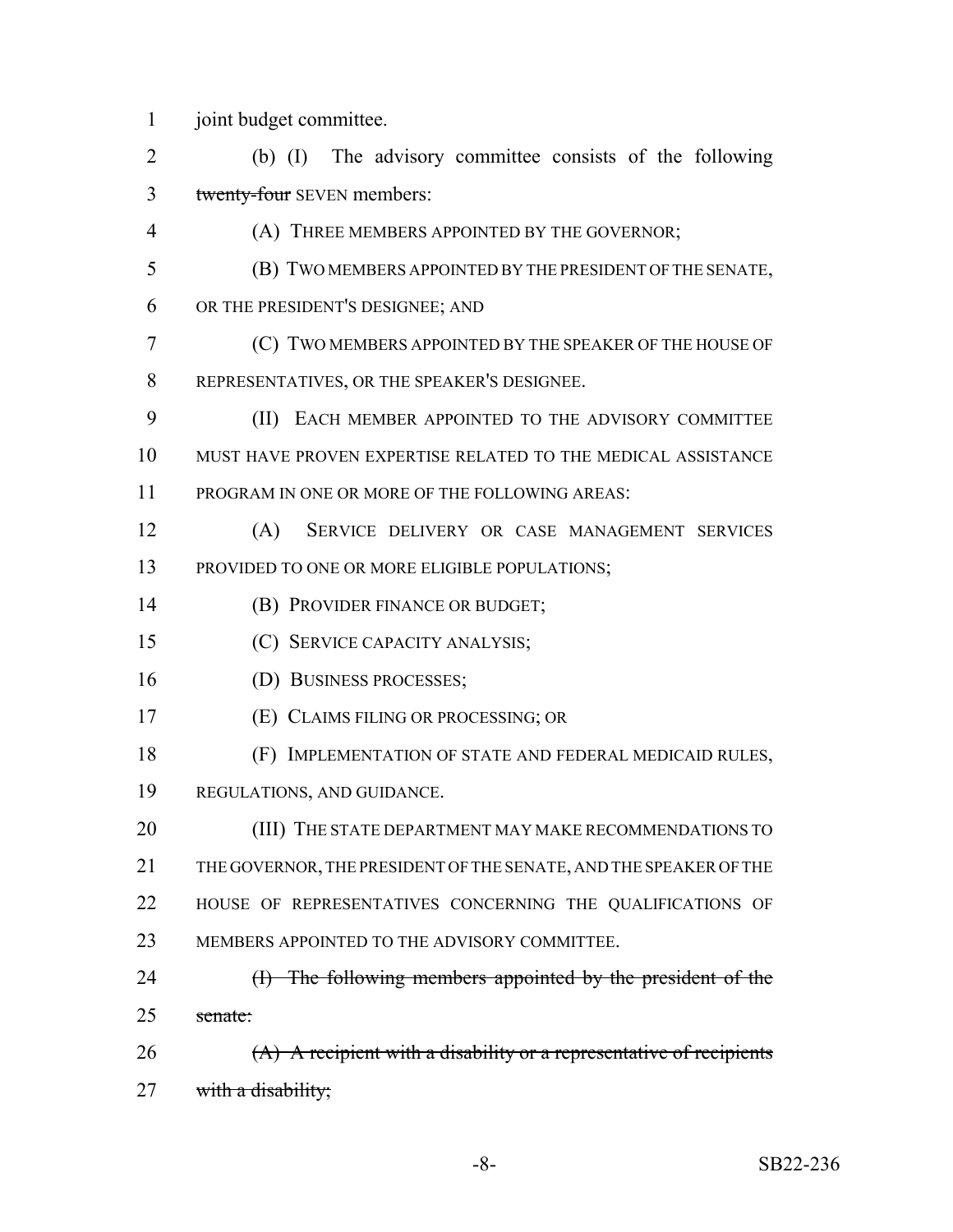| $\mathbf{1}$ | (B) A representative of hospitals providing services to recipients   |
|--------------|----------------------------------------------------------------------|
| 2            | recommended by a statewide association of hospitals;                 |
| 3            | (C) A representative of providers of transportation;                 |
| 4            | (D) A representative of rural health centers;                        |
| 5            | $(E)$ A representative of home health providers recommended by       |
| 6            | a statewide organization of home health providers; and               |
| 7            | (F) A representative of providers of durable medical equipment       |
| 8            | recommended by a statewide association of durable medical equipment  |
| 9            | providers;                                                           |
| 10           | (II) The following members appointed by the minority leader of       |
| 11           | the senate:                                                          |
| 12           | (A) A representative of providers of behavioral health-care          |
| 13           | services;                                                            |
| 14           | (B) A representative of primary care physicians who see recipients   |
| 15           | recommended by a statewide association of primary care physicians;   |
| 16           | (C) A representative of dentists providing services to recipients    |
| 17           | recommended by a statewide association of dentists;                  |
| 18           | (D) A representative of federally qualified health centers;          |
| 19           | (E) A representative of nonmedical home- and community-based         |
| 20           | service providers; and                                               |
| 21           | (F) A representative of providers serving recipients with            |
| 22           | intellectual and developmental disabilities;                         |
| 23           | (III) The following members appointed by the speaker of the          |
| 24           | house of representatives:                                            |
| 25           | $(A)$ A representative of child recipients with a disability;        |
| 26           | (B) A representative of specialty care physicians not employed by    |
| 27           | a hospital who see recipients recommended by a statewide association |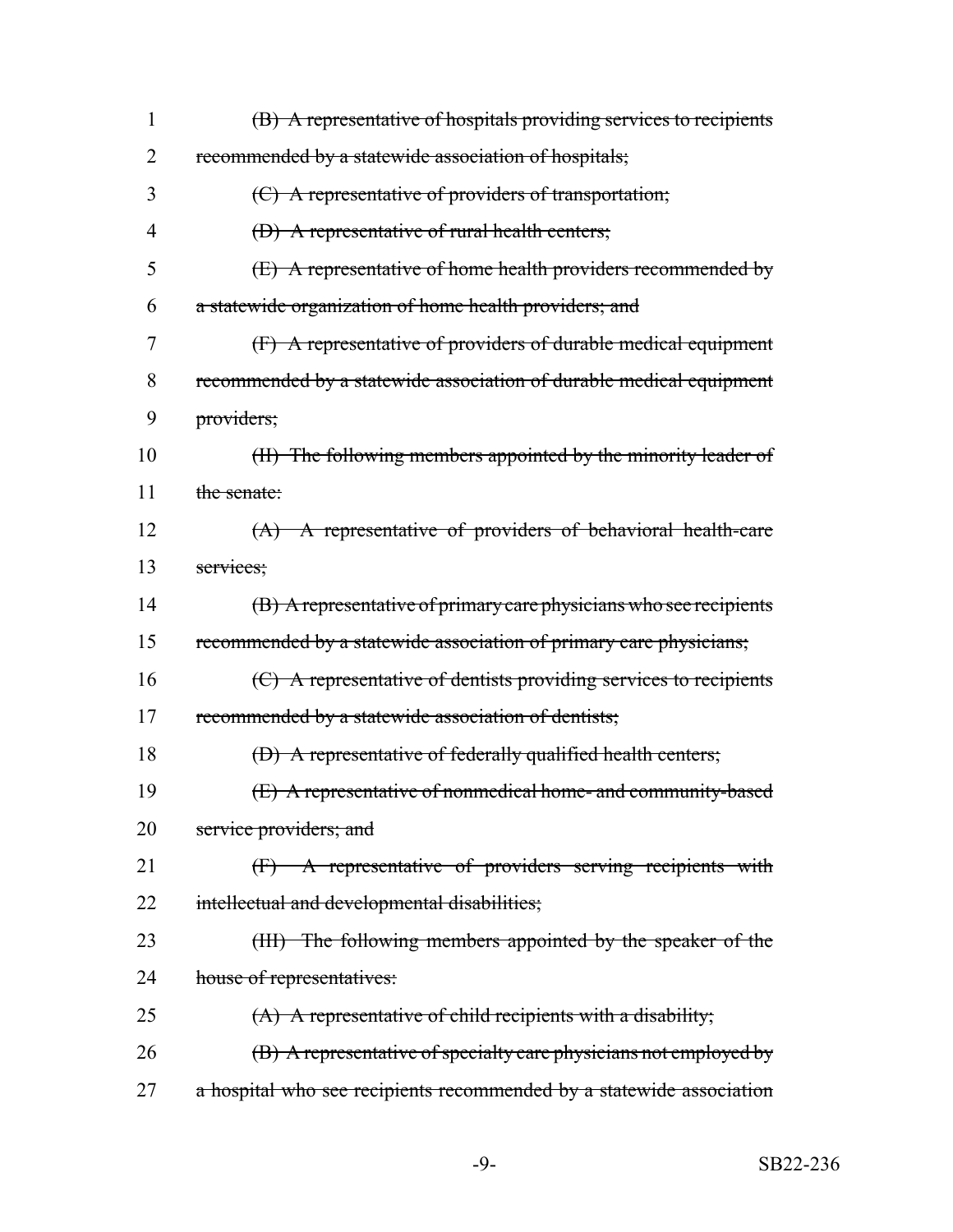| 1              | whose members include at least one-third of the doctors of medicine or              |
|----------------|-------------------------------------------------------------------------------------|
| 2              | osteopathy licensed by the state;                                                   |
| 3              | (C) A representative of providers of alternative care facilities                    |
| $\overline{4}$ | recommended by a statewide association of alternative care facilities;              |
| 5              | (D) <i>[Editor's note: This version of subsection (3)(b)(HH)(D) is</i>              |
| 6              | <i>effective until July 1, 2024.</i> A representative of single entry point         |
| 7              | agencies;                                                                           |
| 8              | (D) <i>[Editor's note: This version of subsection <math>(3)(b)(HH)(D)</math> is</i> |
| 9              | <i>effective July 1, 2024.</i> A representative of case management agencies;        |
| 10             | (E) A representative of ambulatory surgical centers;                                |
| 11             | (F) A representative of hospice providers recommended by a                          |
| 12             | statewide association of hospice and palliative care providers; and                 |
| 13             | (IV) The following members appointed by the minority leader of                      |
| 14             | the house of representatives:                                                       |
| 15             | $(A)$ A representative of substance use disorder providers                          |
| 16             | recommended by a statewide association of substance use disorder                    |
| 17             | providers;                                                                          |
| 18             | (B) A representative of facility-based physicians who see                           |
| 19             | recipients. For purposes of this sub-subparagraph (B), "facility-based              |
| 20             | physicians" include anesthesiologists, emergency room physicians,                   |
| 21             | neonatologists, pathologists, and radiologists.                                     |
| 22             | (C) A representative of pharmacists providing services to                           |
| 23             | recipients;                                                                         |
| 24             | (D) A representative of managed care health plans;                                  |
| 25             | (E) A representative of advanced practice nurses recommended                        |
| 26             | by a statewide association of nurses; and                                           |
| 27             | A representative of physical therapists or occupational<br>$\bigoplus$              |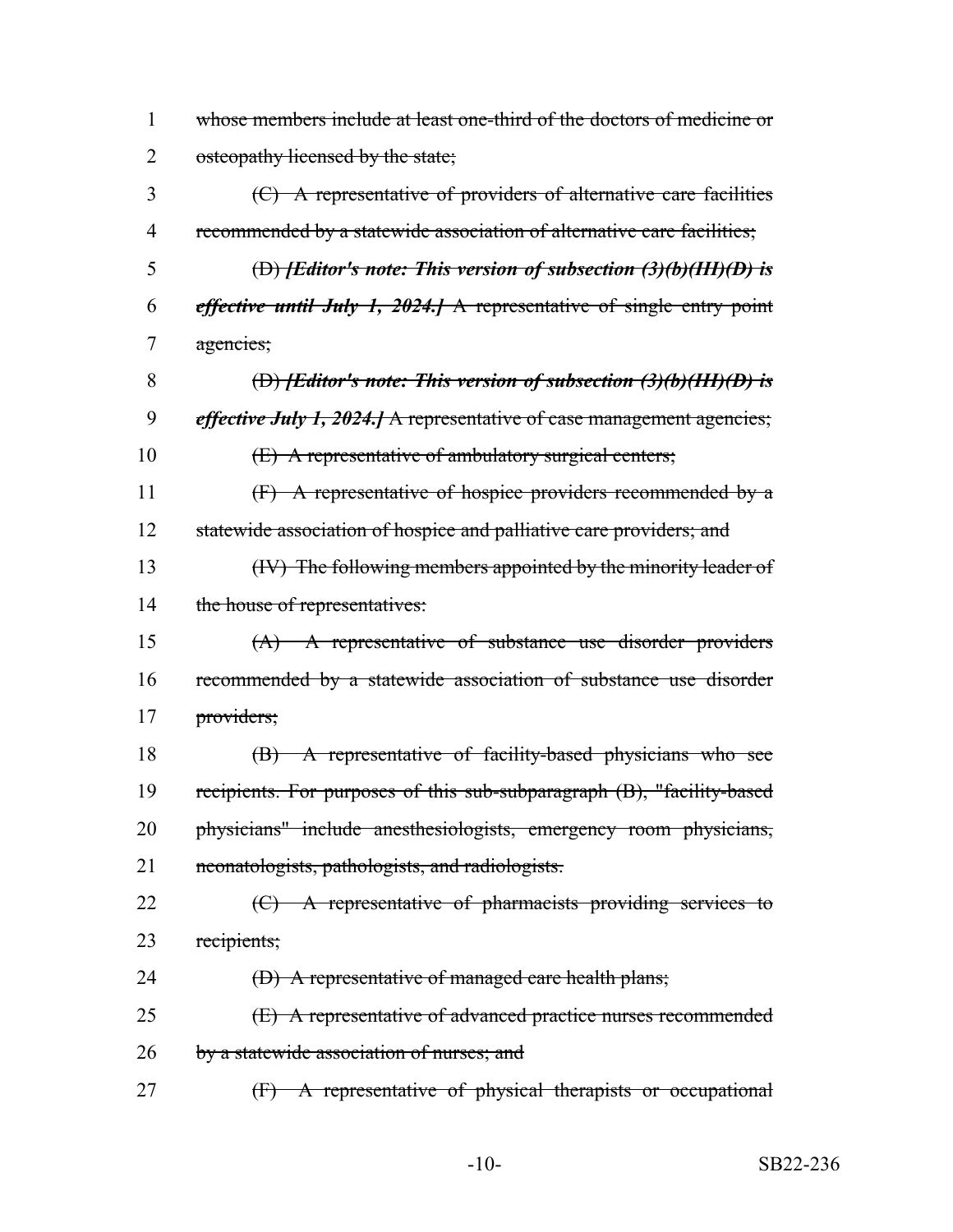therapists recommended by a statewide association representing 2 occupational or physical therapists.

3 (c) The appointing authorities shall make their initial 4 appointments to the advisory committee no later than August 1, 2015 AUGUST 1, 2023. In making appointments to the advisory committee, the appointing authorities shall make a concerted effort to include members of diverse political, racial, cultural, income, and ability groups and members from urban and rural areas.

 (d) Each member of the advisory committee serves at the pleasure of the official who appointed the member. Each member of the advisory committee serves a four-year term and may be reappointed.

 (e) The members of the advisory committee serve without compensation and without reimbursement for expenses.

 (f) At the first meeting of the advisory committee, to be held on or after September 1, 2015 2023, the members shall elect a chair and vice-chair from among the members.

 (g) The advisory committee shall meet at least once every quarter. 18 The chair may call such additional meetings as may be necessary for the advisory committee to complete its duties.

 (h) The advisory committee shall develop bylaws and procedures to govern its operations.

 (i) ON OR BEFORE DECEMBER 1, 2023, AND EACH DECEMBER 1 THEREAFTER, THE ADVISORY COMMITTEE SHALL PRESENT TO THE JOINT BUDGET COMMITTEE AN OVERVIEW OF THE PROVIDER RATE REVIEW PROCESS, A SUMMARY OF THE PROVIDER RATES THAT WERE REVIEWED, AND THE STRATEGIES FOR RESPONDING TO THE FINDINGS OF THE PROVIDER RATE REVIEW, INCLUDING ANY FISCAL OR NONFISCAL APPROACHES OR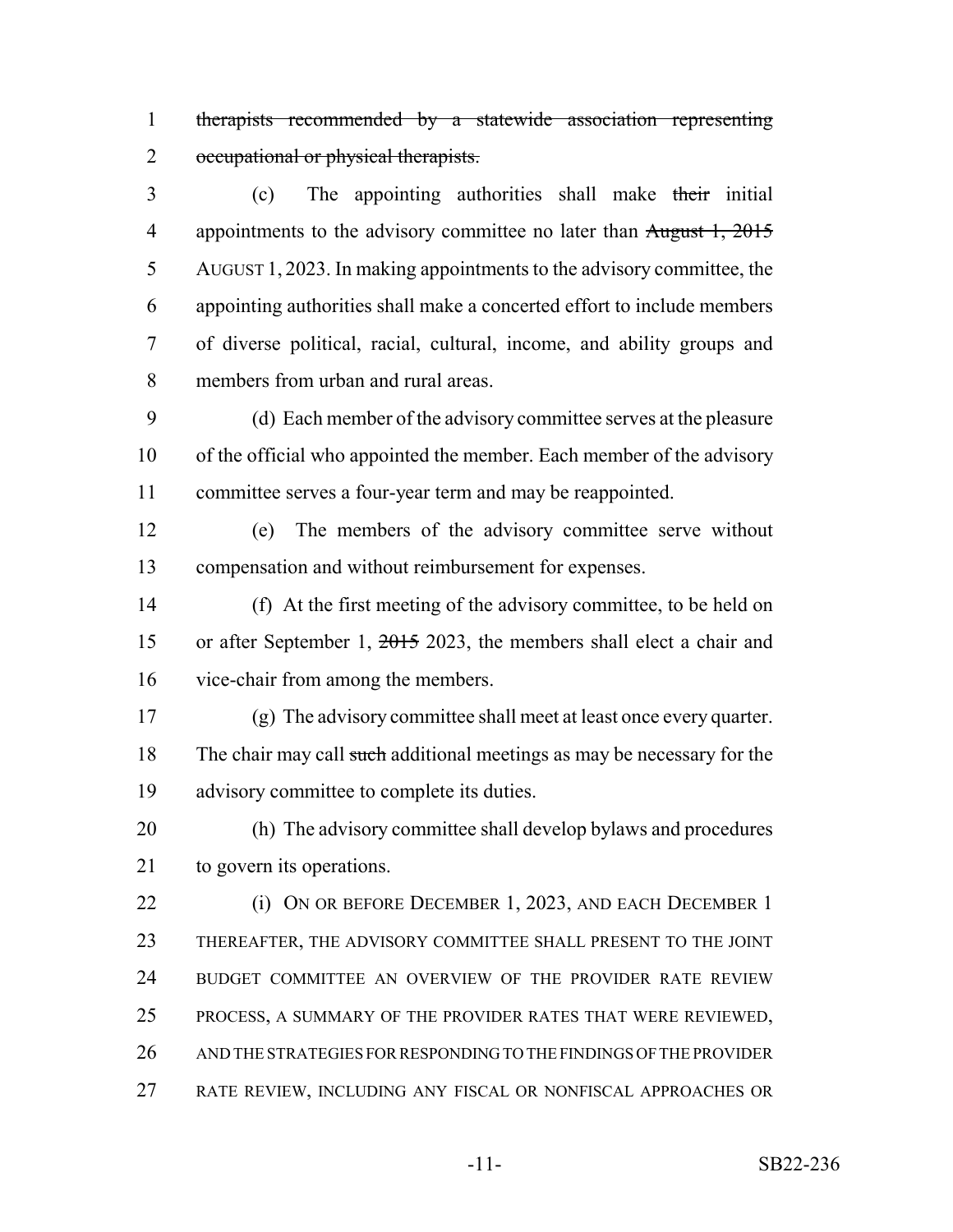| 1  | REBALANCING OF RATES, ANY ADVISORY COMMITTEE RECOMMENDATIONS                           |
|----|----------------------------------------------------------------------------------------|
| 2  | FOR RATE ADJUSTMENTS MADE TO THE STATE DEPARTMENT, AND ANY                             |
| 3  | RECOMMENDATIONS FOR IMPROVING CAPACITY AND ACCESS TO SERVICES                          |
| 4  | IN REGIONS OF THE STATE WHERE REDUCED CAPACITY RESULTS IN LIMITED                      |
| 5  | ACCESS TO SERVICES.                                                                    |
| 6  | $\overrightarrow{(t)}$ (j) (I) This subsection (3) is repealed, effective September 1, |
| 7  | <del>2025</del> 2034.                                                                  |
| 8  | (II) Prior to repeal, the department of regulatory agencies shall                      |
| 9  | conduct a sunset review of the advisory committee pursuant to the                      |
| 10 | provisions of section 2-3-1203. C.R.S.                                                 |
| 11 | <b>SECTION 2.</b> In Colorado Revised Statutes, 2-3-1203, repeal                       |
| 12 | $(16)(a)(I)$ ; and <b>add</b> $(23)$ as follows:                                       |
| 13 | 2-3-1203. Sunset review of advisory committees - legislative                           |
| 14 | <b>declaration - definition - repeal.</b> $(16)$ $(a)$ The following statutory         |
| 15 | authorizations for the designated advisory committees will repeal on                   |
|    |                                                                                        |
| 16 | September 1, 2025:                                                                     |
| 17 | (I) The medicaid provider rate review advisory committee created                       |
| 18 | in section $25.5-4-401.5$ , C.R.S.;                                                    |
| 19 | (23) (a) THE FOLLOWING STATUTORY AUTHORIZATIONS FOR THE                                |
| 20 | DESIGNATED ADVISORY COMMITTEES WILL REPEAL ON SEPTEMBER 1,                             |
| 21 | 2034:                                                                                  |
| 22 | (I) THE MEDICAID PROVIDER RATE REVIEW ADVISORY COMMITTEE                               |
| 23 | CREATED IN SECTION 25.5-4-401.5;                                                       |
| 24 | (b) THIS SUBSECTION (23) IS REPEALED, EFFECTIVE SEPTEMBER 1,                           |
| 25 | 2036.                                                                                  |
| 26 | <b>SECTION 3. Act subject to petition - effective date.</b> This act                   |